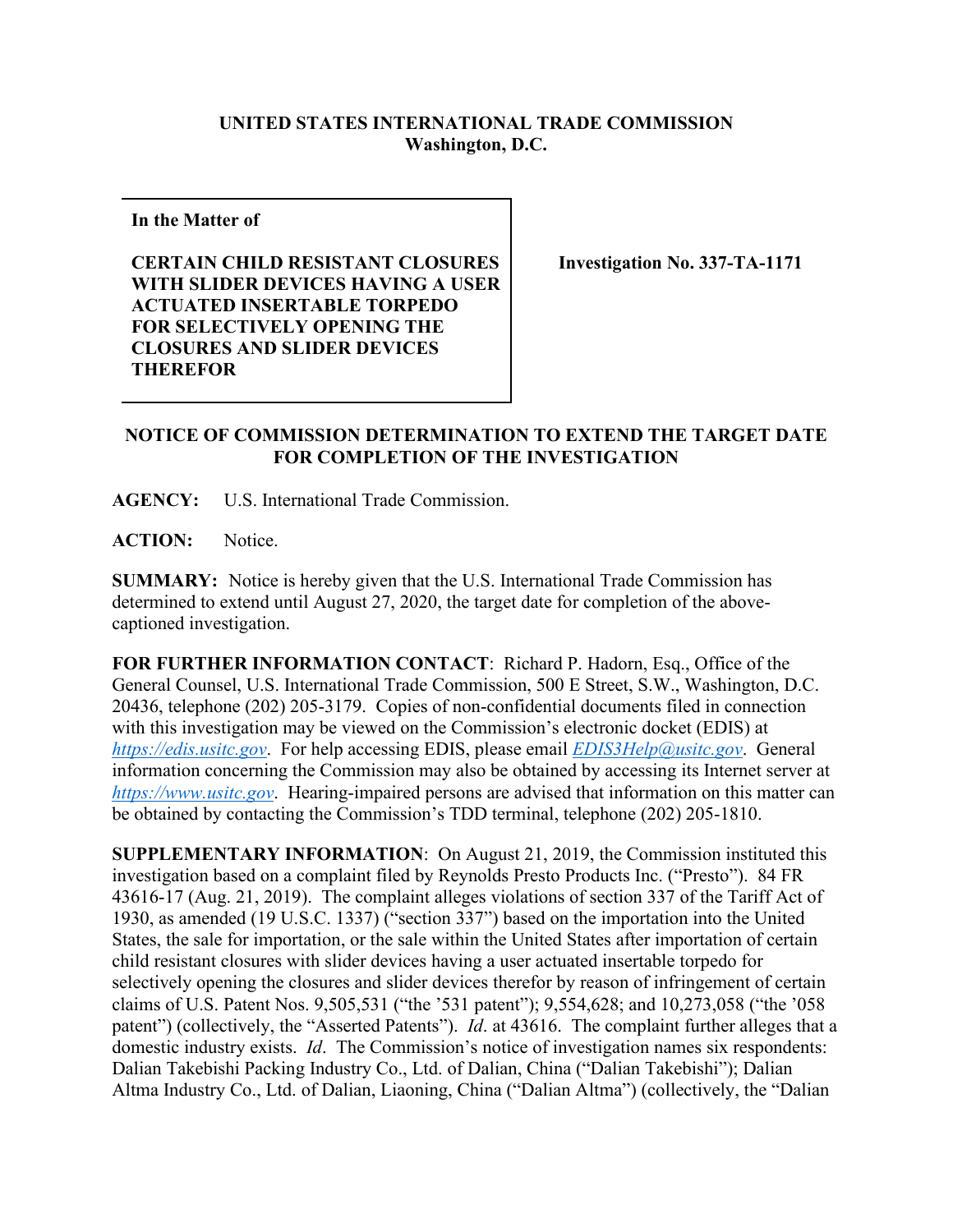Respondents"); and Japan Takebishi Co., Ltd., of Tokyo, Japan; Takebishi Co., Ltd., of Shiga, Japan; Shanghai Takebishi Packing Material Co., Ltd., of Shanghai, China; and Qingdao Takebishi Packing Industry Co., Ltd., of Qingdao, China (collectively, the "Unserved Respondents"). *Id*. at 43616-17. It also names the Office of Unfair Import Investigations ("OUII") as a party. *Id*. at 43617.

On October 7, 2019, the ALJ issued an ID finding the two Dalian Respondents in default. Order No. 7 (Oct. 30, 2019), *unreviewed by* Comm'n Notice (Nov. 26, 2019). On November 19, 2019, the ALJ issued an ID terminating the investigation in part based on Presto's withdrawal of the complaint as to the Unserved Respondents, which were never served with the complaint. Order No. 10 (Nov. 19, 2019), *unreviewed by* Comm'n Notice (Dec. 18, 2019). That ID also terminated the investigation as to (i) claims 6 and 7 of the '531 patent and (ii) claims 6 and 7 of the '058 patent. *Id*.

On November 15, 2019, Presto filed a motion for summary determination that the domestic industry requirement was satisfied and that a violation had been established. Presto's motion requested immediate entry of a limited exclusion order ("LEO") against the Dalian Respondents, a GEO, and a 100 percent bond. On November 26, 2019, OUII filed a response to the motion supporting the summary determination motion and the requested GEO and 100 percent bond during the period of Presidential review.

On April 21, 2020, the ALJ issued an ID granting summary determination of violation of section 337 by the Dalian Respondents. The ID also contains the ALJ's recommendation on remedy and bonding, in which the ALJ recommends issuance of a GEO or, in the alternative, a LEO directed to the Dalian Respondents, and that a 100 percent bond be set for importation during the period of Presidential review.

On May 1, 2020, OUII filed a petition seeking review of portions of the ID's analysis of the economic prong of the domestic industry requirement. No other party petitioned for review of the ID, and no party filed a response to OUII's petition.

On June 5, 2020, the Commission determined to review the ID in part with respect to the ID's analysis of the economic prong of the DI requirement. 85 FR 35662, 35663 (June 11, 2020). The Commission's notice also requested written submissions on remedy, the public interest, and bonding. *Id*. On June 11 and 12, 2020, Presto and OUII, respectively, filed written submissions in response to the Commission's notice. On June 19, 2020, OUII filed a reply submission. No other submissions were received.

The Commission has determined to extend until August 27, 2020, the target date for completion of this investigation.

The Commission vote for this determination took place on August 11, 2020.

The authority for the Commission's determinations is contained in section 337 of the Tariff Act of 1930, as amended (19 U.S.C. 1337), and in Part 210 of the Commission's Rules of Practice and Procedure (19 CFR part 210).